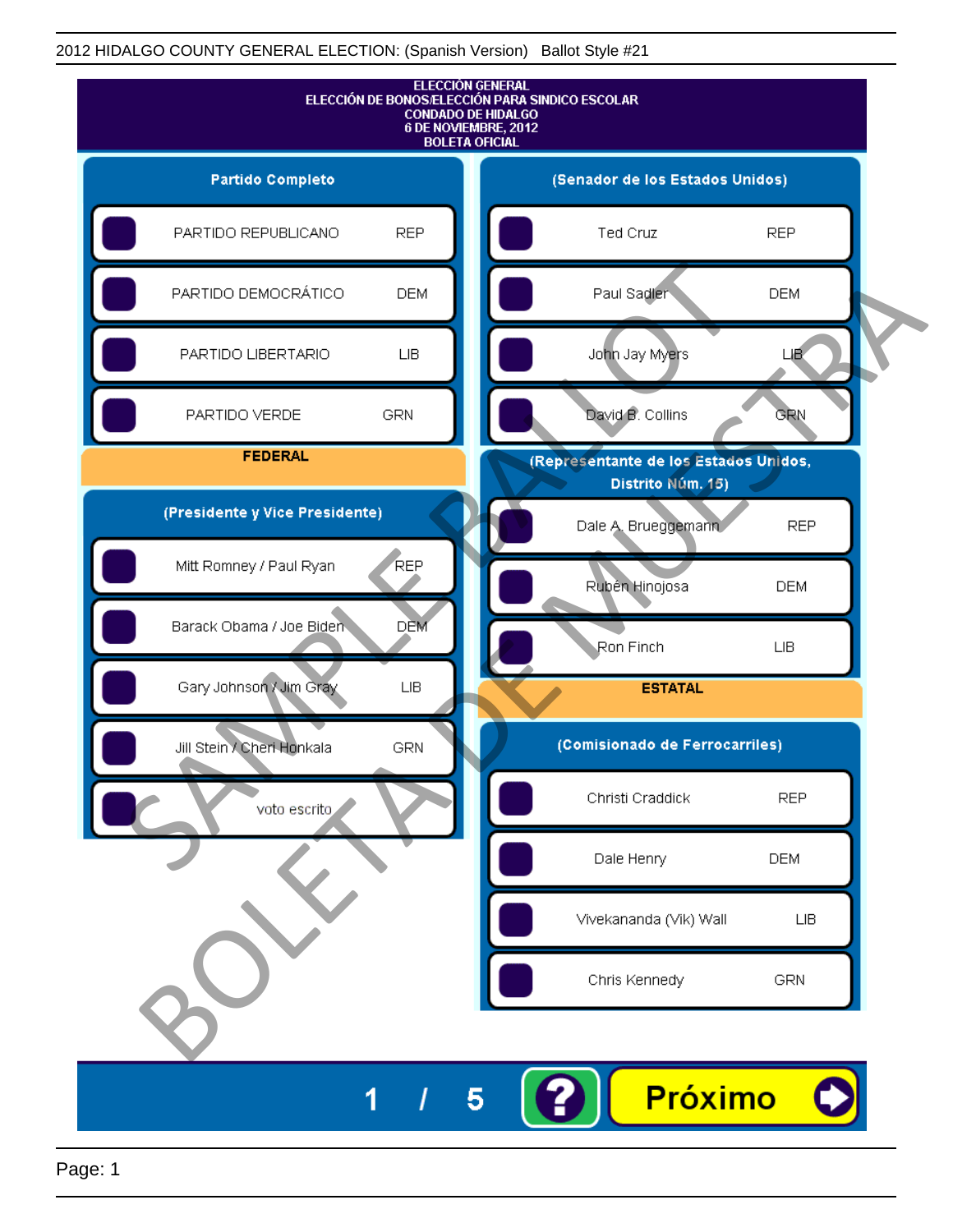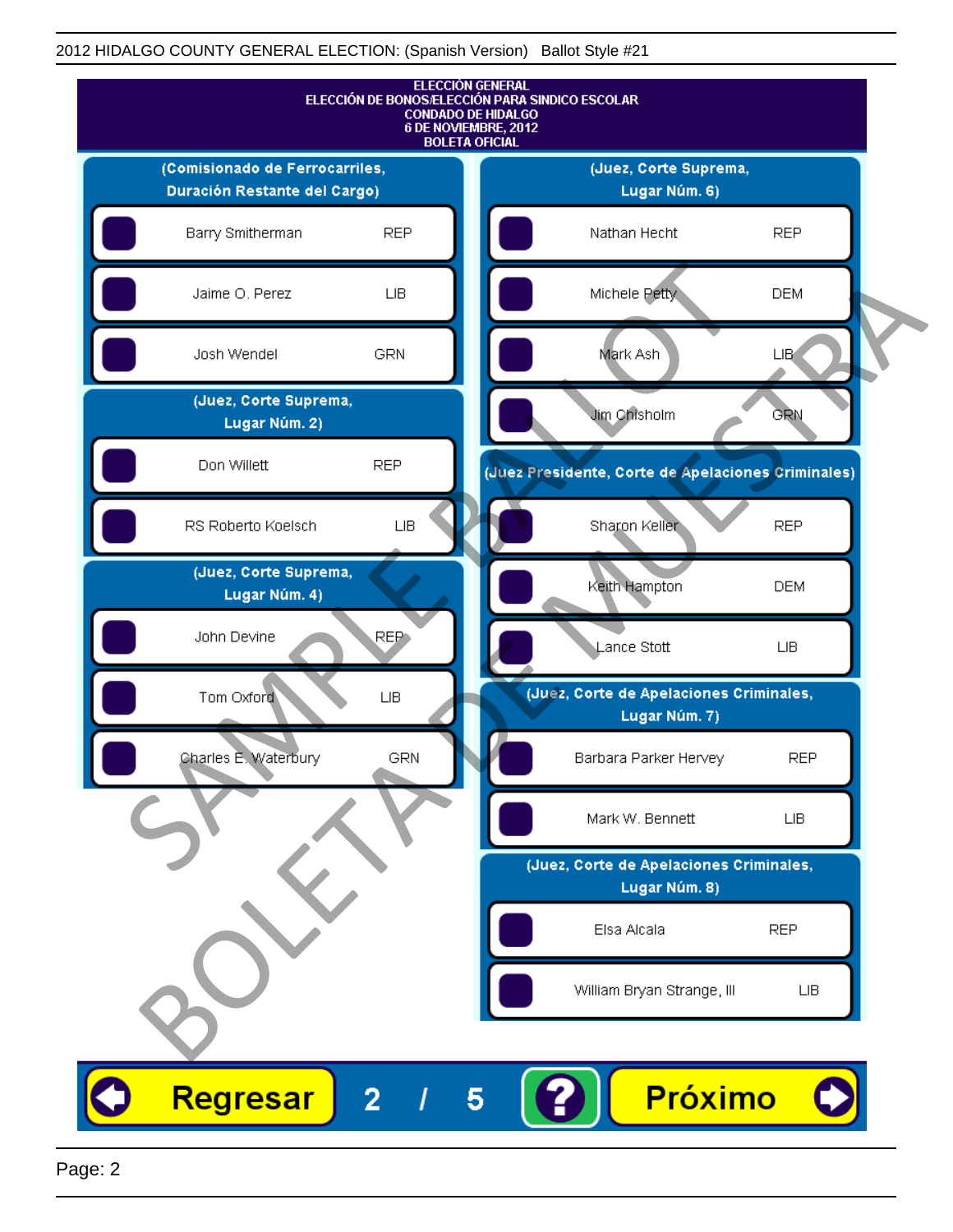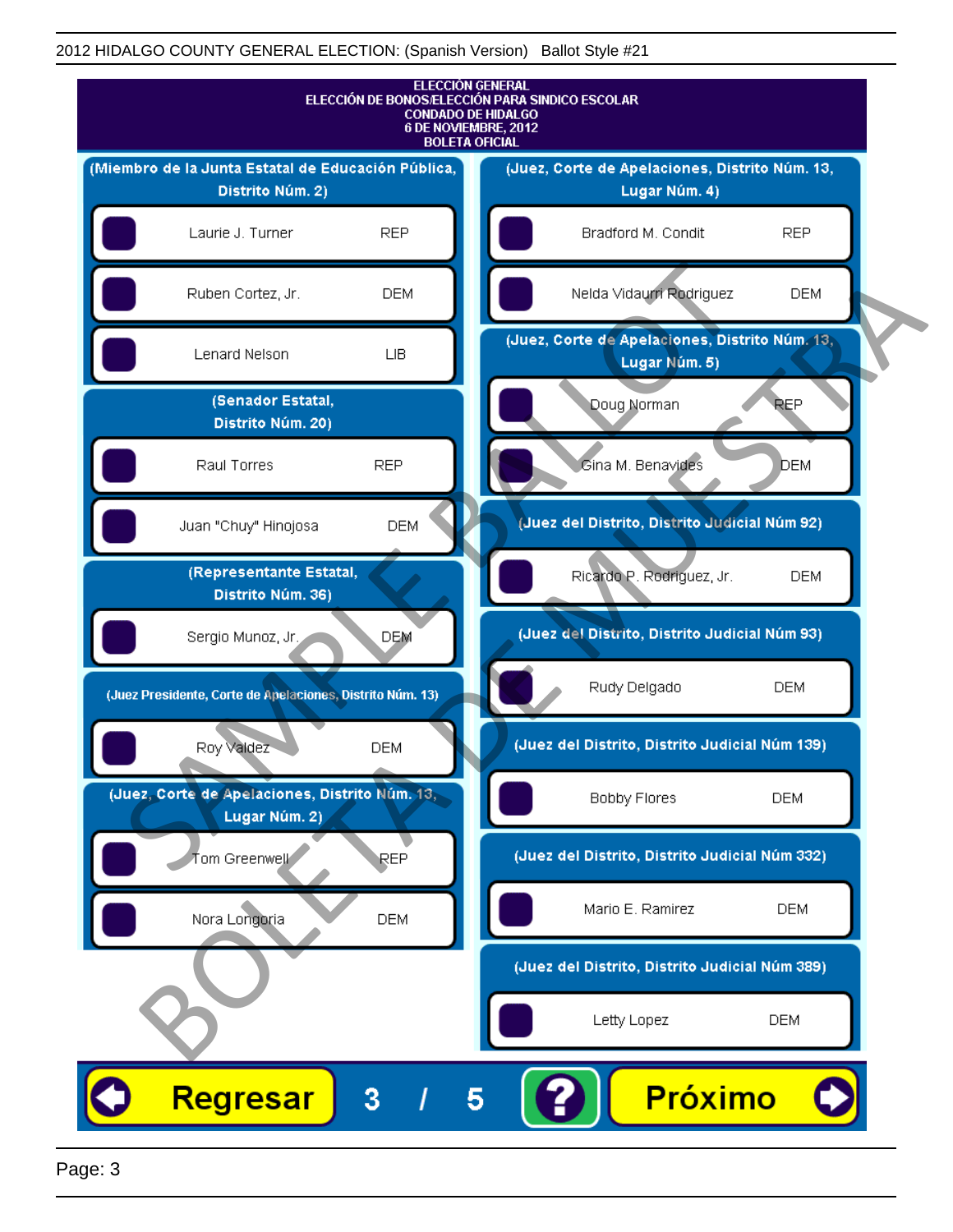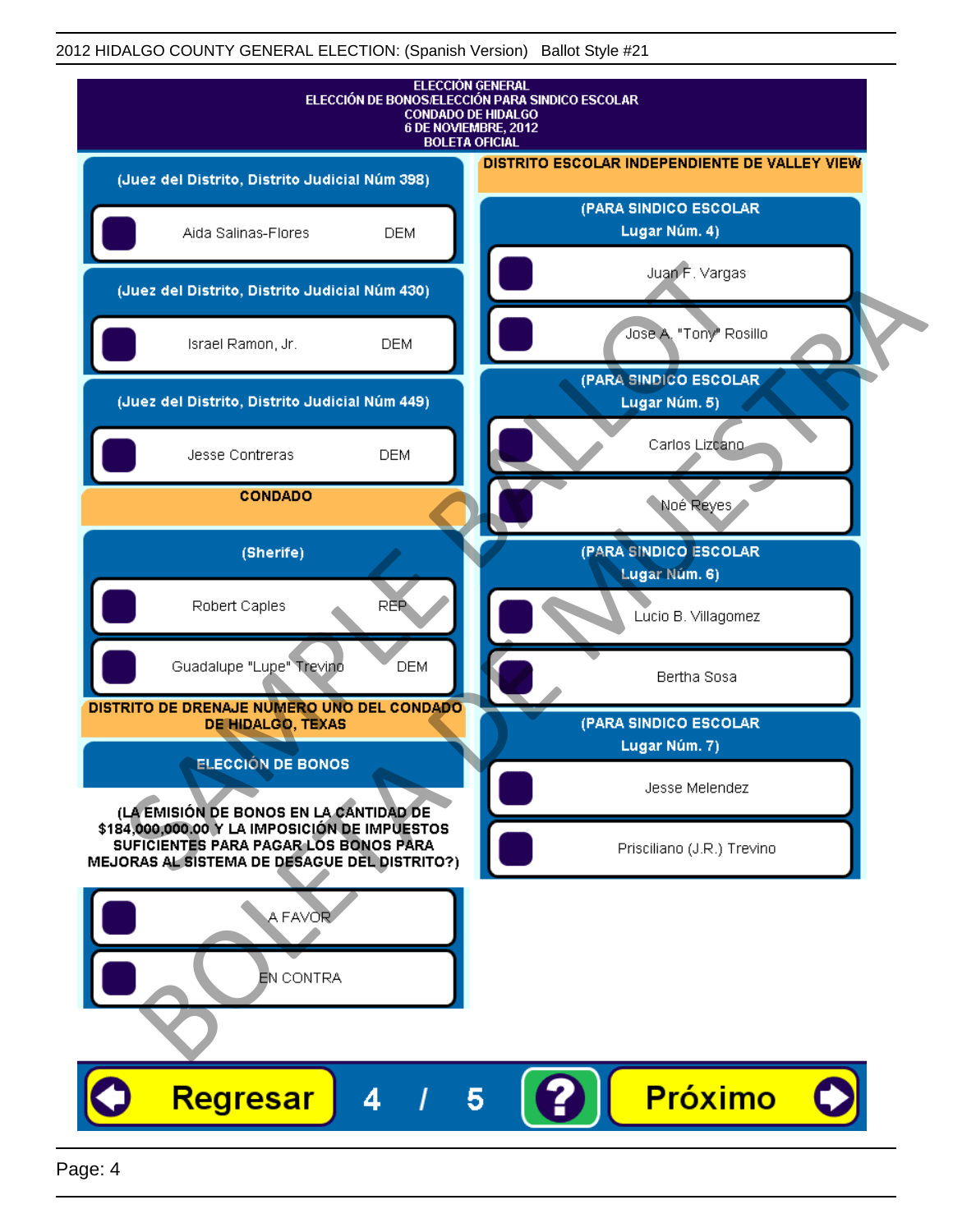## **ELECCIÓN GENERAL** ELECCIÓN DE BONOS/ELECCIÓN PARA SINDICO ESCOLAR<br>CONDADO DE HIDALGO<br>6 DE NOVIEMBRE, 2012 **BOLETA OFICIAL**

Revisar

#### **CANDIDATO SIN CONTENDIENTE DECLARADO ELECTO**

(Juez, Corte de Ley del Condado, Núm. 7) Sergio Valdez (DEM)

(Asesor-Colector de Impuestos del Condado)

Fallo Fall Willdrea, J.I. (DEM)<br>
Consistionado el Condado, Precincto Núm. 1)<br>
A.C. Cuellar Jr. (DEM)<br>
Ullez de Paz, Precinto Núm. 1)<br>
Juez de Paz, Precinto Núm. 1, Lugar Núm. 1)<br>
Gilberto Sentr (DEM)<br>
Robert M. "Bobby" Con misionado del Condiado, Precincto Núm. 1)<br>
Andro del Condiado, Precincto Núm. 3)<br>
ez de Paz, Precinto Núm. 21<br>
algo M. Picer Lo Saerz, Cichi (DEM)<br>
algo M. Picer Lo Saerz, Cichi (DEM)<br>
algo M. Picer Lo Saerz, Cichi (DEM)<br>

Regresar

5

5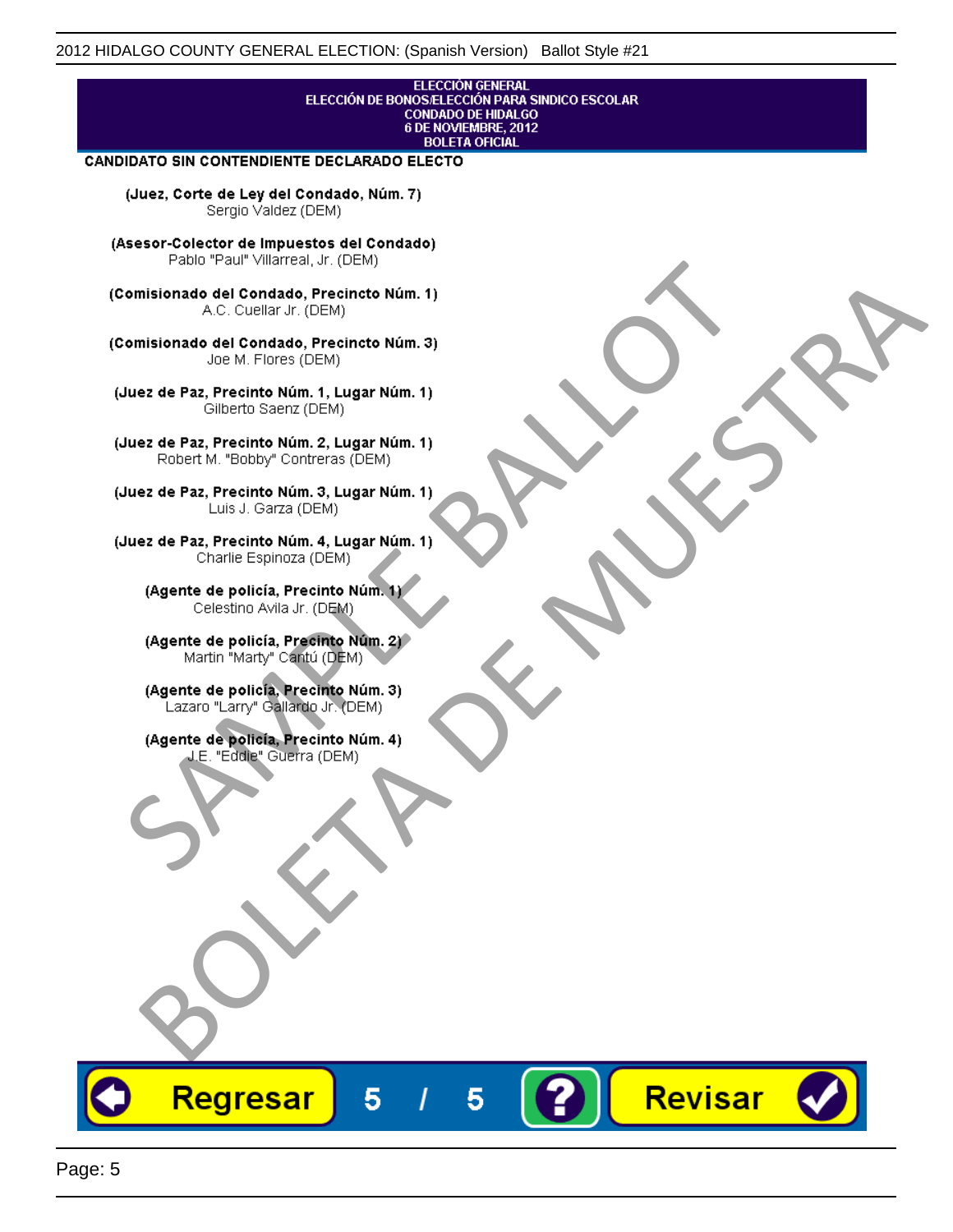# Resumen de instrucciones para la boleta electoral.

Presione el nombre del candidato o el título de la contienda para volver a la contienda.

El botón Votar se iluminará

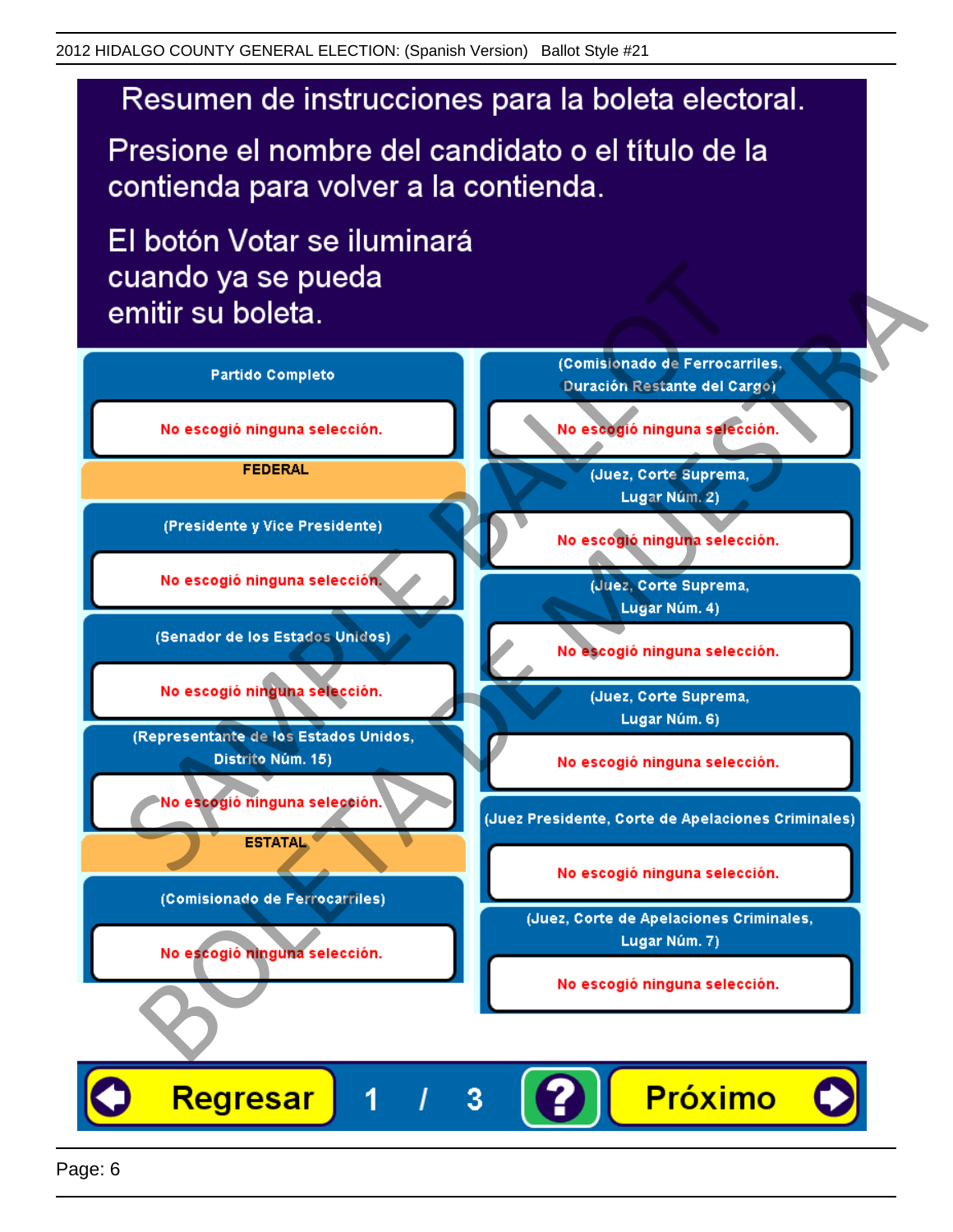# Resumen de instrucciones para la boleta electoral.

Presione el nombre del candidato o el título de la contienda para volver a la contienda.

El botón Votar se iluminará